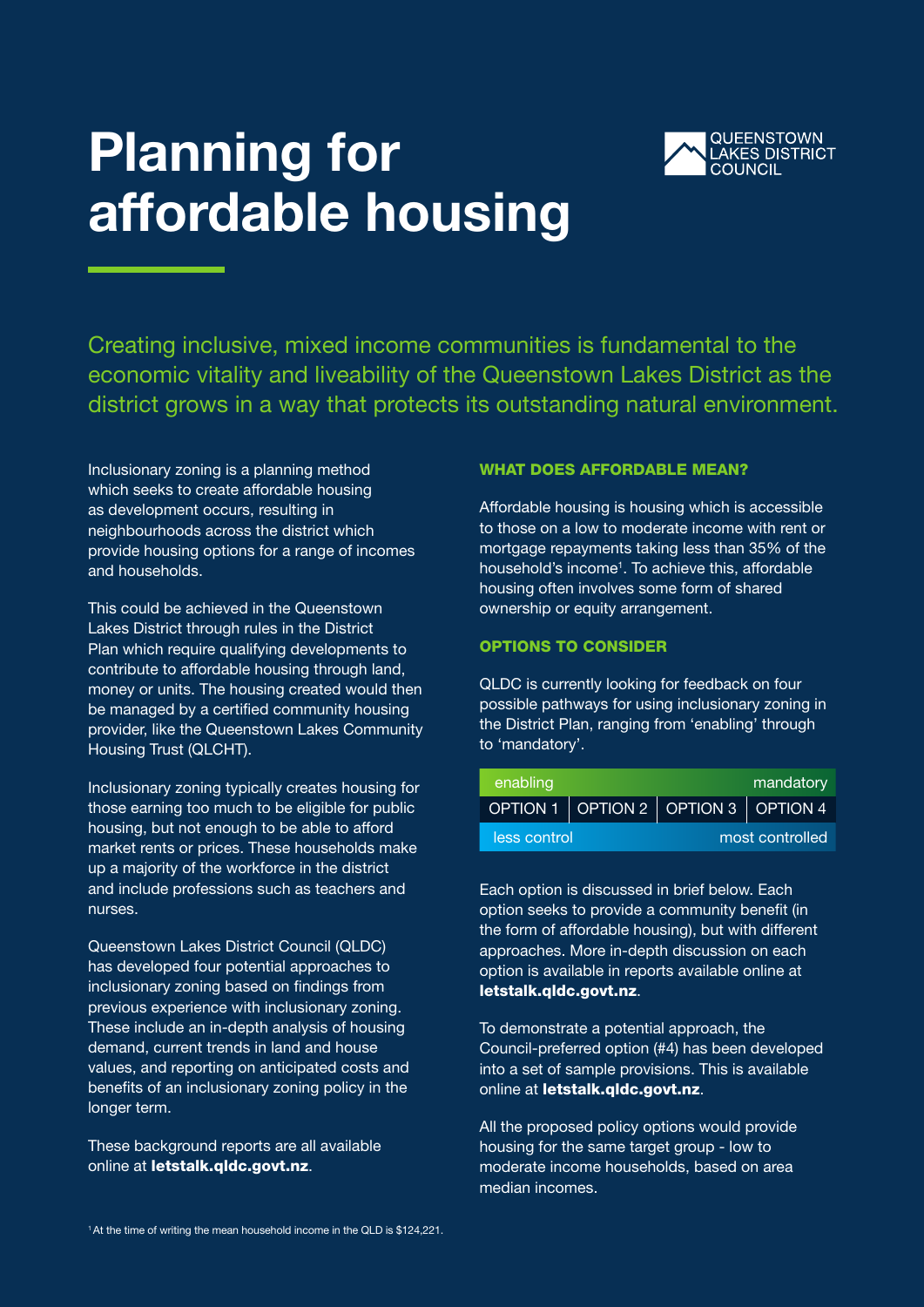## Option 1:

Update the District Plan to reduce and remove controls that affect affordability, and at the same time, negotiate with developers to provide retained affordable housing when Council is able.

#### WHAT THIS LOOKS LIKE IN PRACTICE

#### (This option best captures the current methods Council uses to achieve affordability – status quo)

Council will continue to work on improving housing supply opportunities through implementation of the recently adopted Spatial Plan, and where appropriate, Council will relax amenity-based planning rules to allow for more permissive development both on individual sites as well as in new development areas. At the same time, when a developer applies for an upzoning plan change, Council would engage in negotiations about transferring (at no cost to Council) some of the development to either Council or the housing trust for affordable housing.

#### REDUCE AND REMOVE CONTROLS THAT AFFECT AFFORDABILITY

#### Explanation:

More land zoned for housing and reducing controls on housing development can have the effect of development incurring lower costs. Examples of this approach include changing amenity-based planning rules such as allowing for increased heights and removing minimum density provisions, parking requirements, and more.

#### Advantages:

- > Provides greater scope for a range of house types and sizes on sites
- > Greater design flexibility for smaller sites.

#### Disadvantages:

> Other planning controls may need to be added or strengthened to address effects, an example being minimum outlook areas (providing for

views and sun) and minimum landscape/ permeable areas so dwellings maintain quality

- > Landowners may not take the opportunity to construct smaller, cheaper dwellings
- > This would require Council to seek to amend parts of the District Plan which have recently been the subject of extensive submissions, hearings and decisions
- > Lower costs are not necessarily passed onto homeowners.

#### NEGOTIATE WITH DEVELOPERS TO PROVIDE RETAINED AFFORDABLE HOUSING WHEN COUNCIL IS ABLE TO

#### Explanation:

This option would involve Council raising affordability issues when it prepares plan changes or processes private plan changes.

#### Advantages:

- > Place/area specific solutions could be developed
- > Flexibility over contribution type and quantity
- > Reflects past practice.

- > Involves case-by-case negotiation
- > The extent of future plan changes is unknown, and any offer (or acceptance) of affordable housing provisions will be voluntary as there would be no planning rules to enforce affordability
- > May see inconsistencies develop over time between different plan provisions
- > May be complex to administer
- > Limited incentive to negotiate.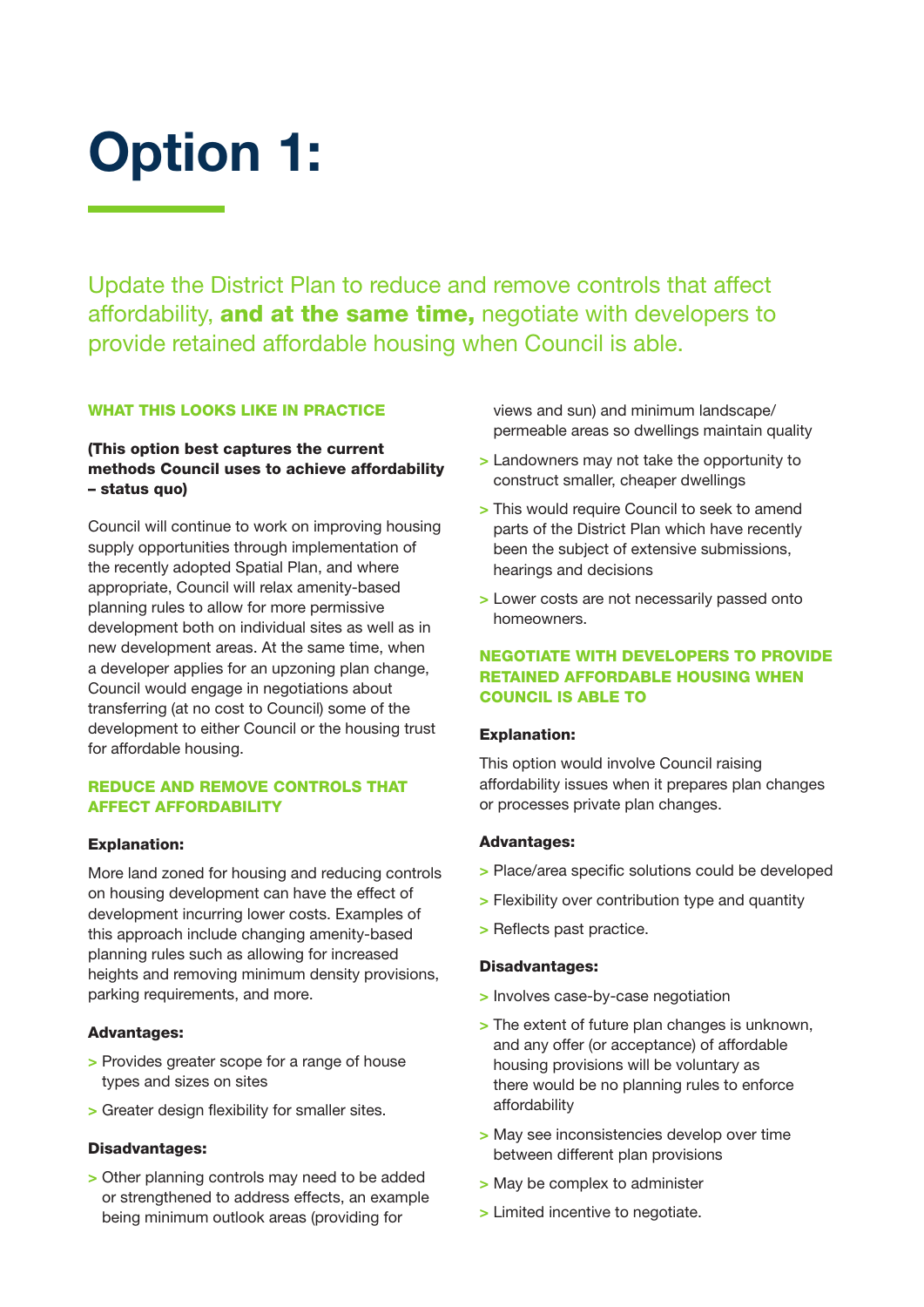# Option 2:

Update the District Plan to provide a bonus/incentive to developers for the provision of retained affordable housing.

#### WHAT THIS LOOKS LIKE IN PRACTICE

Council could seek to provide a density or building height bonuses to incentivise developments to provide affordable housing.

#### Explanation:

A bonus or incentive is a common tool used to help enable affordable housing production in many jurisdictions in the United States of America (USA). To be effective, any bonus would need to be of a sufficient scale to compensate for the affordable housing.

Generally, bonuses are difficult to justify under the Resource Management Act 1991 (RMA), due the effects-based approach of the legislation. Once the ability to extend building form or bulk is set, it sets a new standard. This means that under an effects-based approach, this extra development potential should be available for all forms of development, not just the development providing affordable housing.

#### Advantages:

- > Provides incentives, appropriate to market conditions, to developers for provision of community housing
- > Could be provided in targeted areas where additional development is being contemplated, such as town centres.

- > May be difficult to justify enabling a certain level of effects, for the benefit of community housing under the RMA
- > Neighbours may feel threatened if developments can exceed normal limits, including concerns about additional parking and traffic in an area
- > It is uncertain what level of incentive would need to be offered to encourage up-take of the provisions
- > The affordable housing product may not be retained long term.



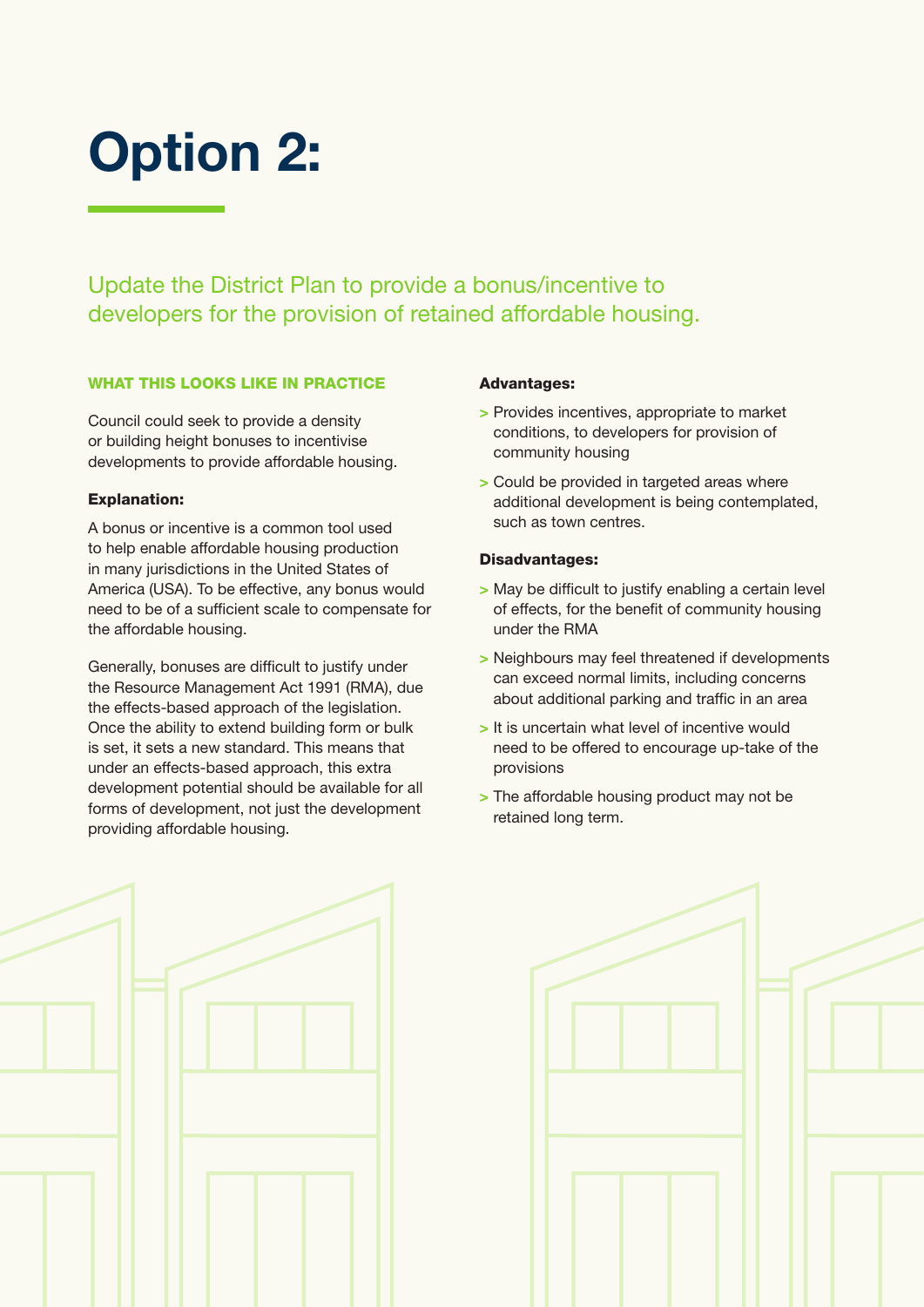# Option 3:

Update the District Plan to implement a mandatory requirement for developers to include some retained affordable housing – applied to new developments only.

#### WHAT THIS LOOKS LIKE IN PRACTICE

When a block of rural land is up zoned from rural to residential, a set percentage of the development would be required to be provided as affordable housing.

#### Explanation:

This option would introduce a mandatory contribution for affordable housing, for all qualifying new greenfields developments.

This option sets out a contribution rate as a percentage of the total development. The contribution could be provided through either land, dwellings, or cash in lieu to Council, with some variability depending on the scale of the development.

This option would build on the practice established under the Special Housing Areas process whereby new greenfields subdivisions contribute to affordable housing (for example through transfer of land to Council or sale of lots or units at below market rates). Evidence details that such a requirement (provided it is not excessive) does not make development unviable.

A trigger level of development would need to be set and appropriate retention mechanisms developed (such as consent conditions or covenants) to control resale of any affordable housing sold into the private market.

#### Advantages:

- > Applies to greenfields (new development), but not brownfields (redevelopment)
- > Enables Council or the Community Housing Trust to secure community housing at a rate linked to development
- > Provides a clearly stated contribution regime, so that all greenfields developers are treated fairly and transparently
- > May provide an incentive for brownfields development.

- > Would not apply where development is already at maximum capacity
- > Relies upon continual urban expansion to generate supply
- > Justification for selective approach is likely to be challenged in the Environment Court
- > The costs of provision of affordable housing may be transferred to other players in the housing market in the short term
- > Monitoring of any consent conditions may be challenging.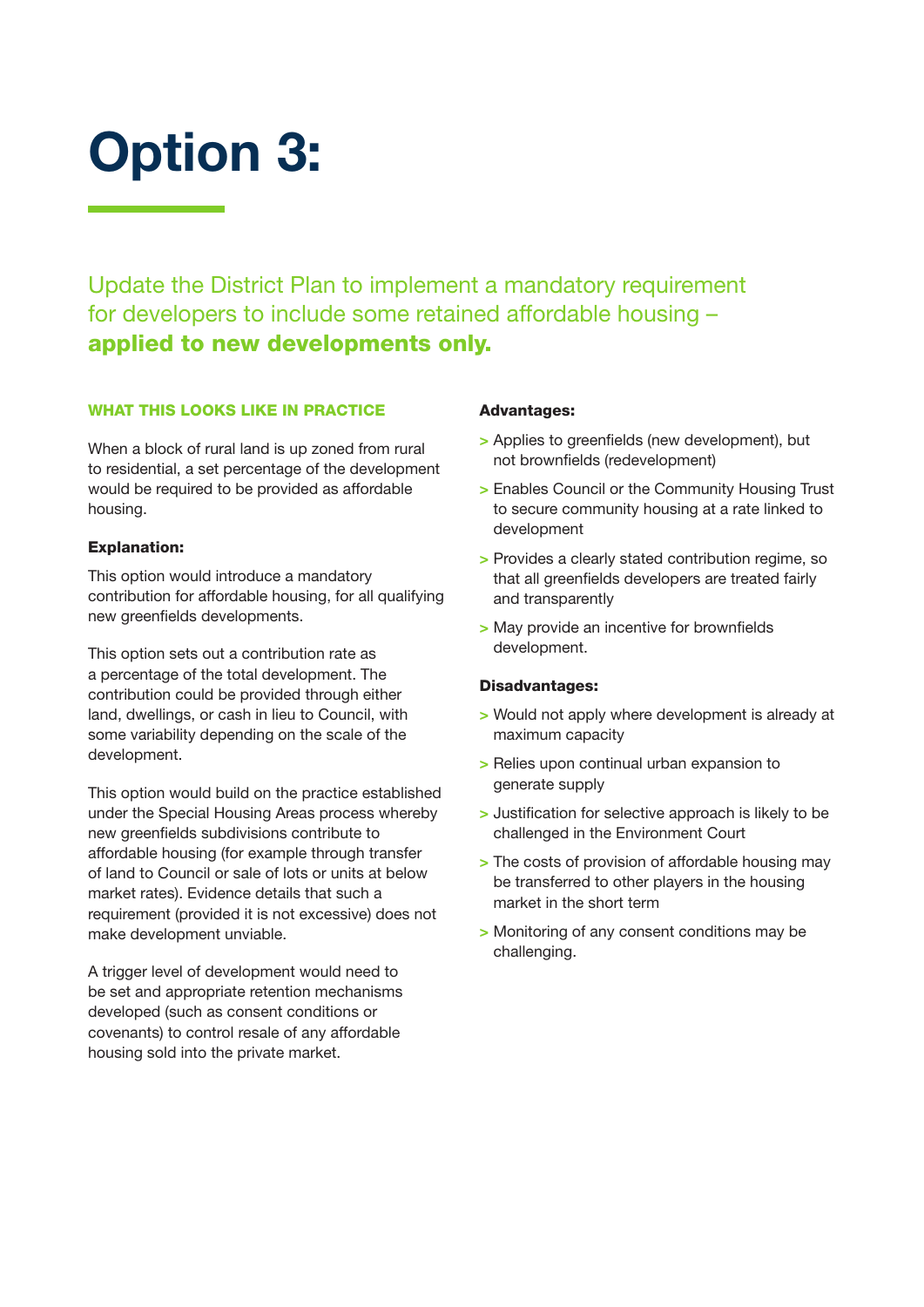## Option 4:

Update the District Plan to implement a mandatory contribution to include some retained affordable housing - applied to both new development and redevelopments.

#### WHAT THIS LOOKS LIKE IN PRACTICE

When a block of rural land zoned for residential development is subdivided, a set percentage of the development would be required to be provided as affordable housing. In addition, when land is redeveloped (for example, from a few small baches to a large apartment complex), the developer would need to contribute to affordable housing.

#### Explanation:

This option would introduce a mandatory contribution for affordable housing, for all qualifying developments, whether they be in greenfields (new development) or brownfields (redevelopment) areas.

This option sets out a contribution rate as a percentage of the total development. The contribution could be provided through either land, dwellings, or cash in lieu to Council, with variability depending on the type of development and its scale.

A trigger level of development would need to be set and appropriate retention mechanisms developed (such as consent conditions or covenants) to control resale of any affordable housing sold into the private market.

#### Advantages:

- > Applies widely, requiring community housing in low- and high-density areas, greenfields and brownfields
- > Enables Council to pass contributions onto the Community Housing Trust to secure community housing as they see fit
- > Provides a clearly stated contribution regime, so that all developments are treated fairly and transparently.

- > Justification is likely to be challenged in the Environment Court
- > The costs of provision of affordable housing may be transferred to other players in the housing market in the short term.